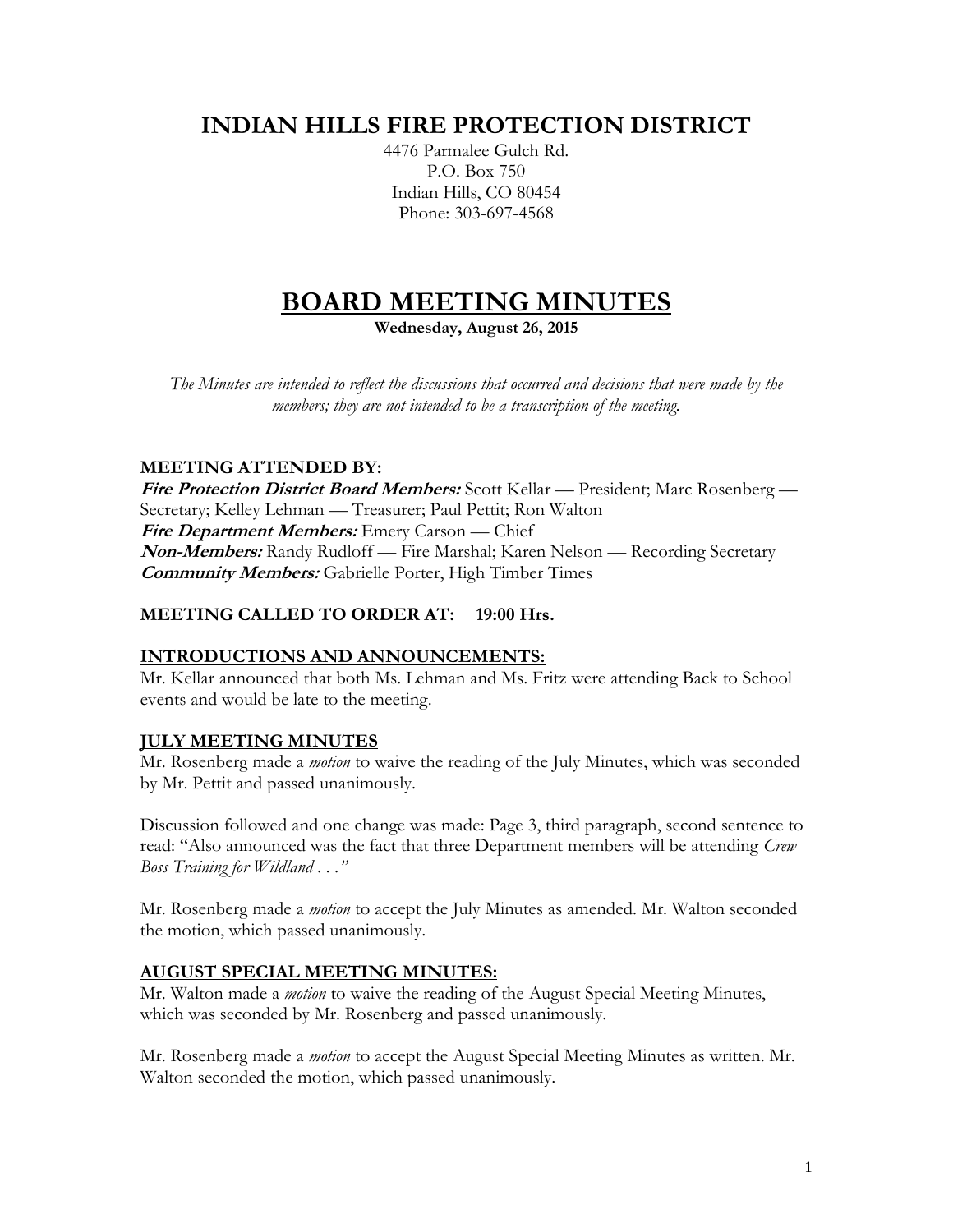## **TREASURER'S REPORT:**

## **Monthly Financial Reports**

It was noted that District expenses are at 52% as of the end of July.

In the Profit Loss Budget Performance section, it was noted that the budgeted amount for banking fees needs to be increased for the following year. Also discussed was the fact that funds in the amount of \$1,000 allocated to account #6035 (Wildland Supplies) for PPE should be moved to account #6015 (Personal Protection Equipment).

Discussion moved to the Credit Card Purchases. Mr. Carson announced that the \$85.47 charge to Jefferson County Planning & Zoning was for the sign permit. It was also noted that the \$89.99 subscription charge to Adobe Systems had been canceled and should not recur. Clarification was also provided to justify charges for several food expenses. Finally, the \$299.00 charge to PWW Media for ICD-10 training was discussed. It was agreed that an expense account needs to be added in the next year's budget for staff training.

Mr. Rosenberg made a *motion* to approve checks #12654-12669, plus automated payments, credit card expenses, and bank fees. Mr. Walton seconded the motion, which passed unanimously.

## **Audit Update**

Mr. Kellar shared that Ms. Fritz had received an estimate from the current auditor of \$10,000-\$12,000. As such, she is doing a lot of the legwork to cut the price to \$6,000-\$7,000. The auditing company that had been discussed at the last Board meeting had not been able to take the job this year, Mr. Kellar explained, advising that the Board look into changing auditors for the following year and getting a commitment in the September/October time frame.

## **2016 Budget**

It was noted that the budget committee consists of Ms. Fritz, Ms. Lehman, Mr. Carson, and Mr. Rosenberg, who would be meeting before the next Board meeting.

## **DEPARTMENT/OFFICERS' REPORTS:**

## **Fire Marshal — Randy Rudloff**

Mr. Rudloff presented the Board with a Resolution to Adopt the 2015 International Fire Code on behalf of the District. He reviewed some of the pertinent changes and explained that the County will adopt the new code in October, with it taking effect in January 2016.

Mr. Rosenberg made a *motion* to adopt the 2015 Fire Code Resolution. Mr. Pettit seconded the motion, which passed unanimously.

Mr. Kellar and Mr. Rosenberg signed the document and returned a copy to Mr. Rudloff to submit to the County. A brief conversation ensued about mitigation and how real estate agents as well as insurance companies are playing an increasing role.

[19:37 ― Ms. Lehman arrives.]

**Chief — Emery Carson**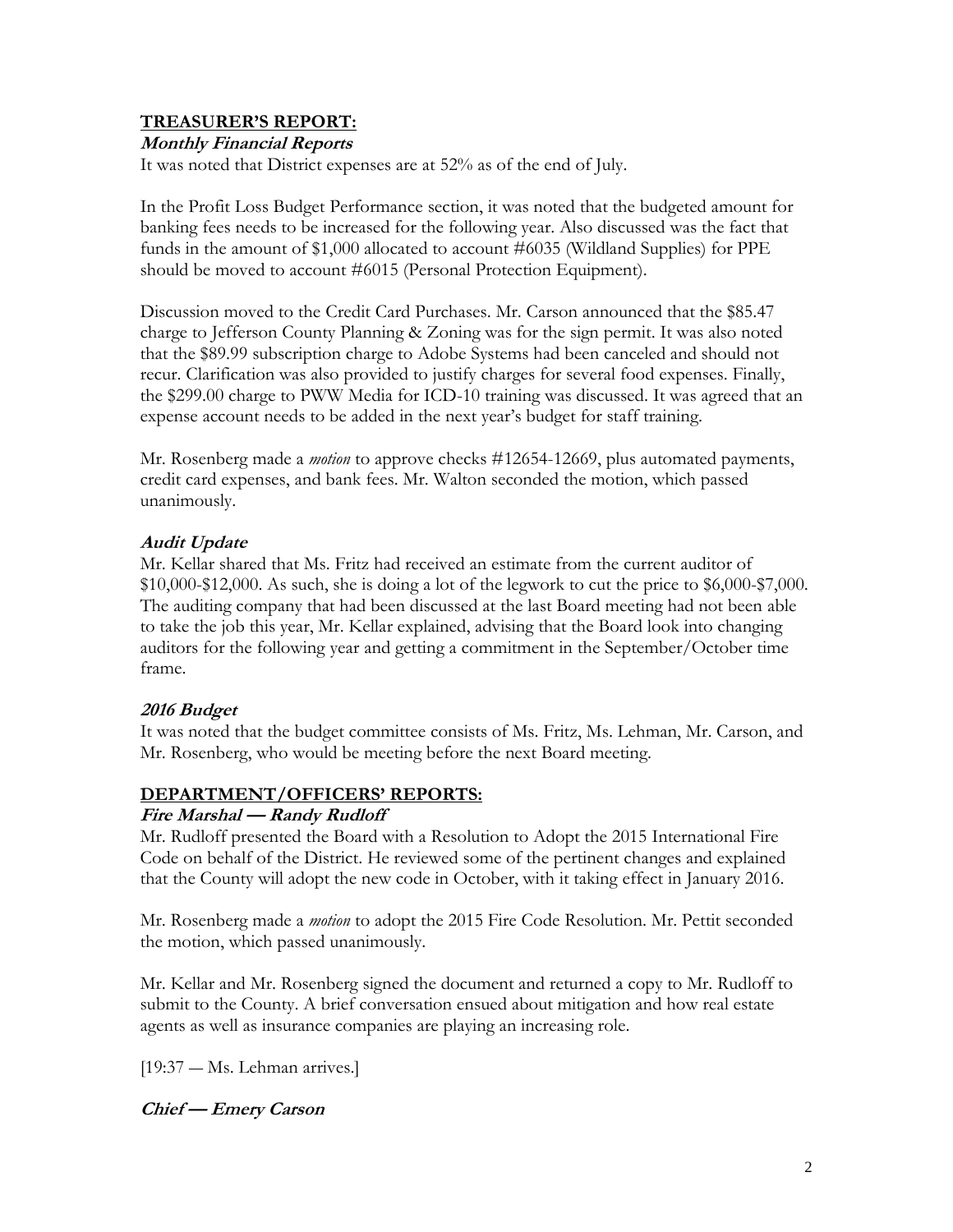Mr. Carson distributed a report and began by stating that the Department is still waiting for CDPH&E to issue a purchase order for this year's grant items, which include a laryngoscope, body stabilization bags, and a scoop.

Next, Mr. Carson shared that the new sign is up in front of the station. The Department's logo is being worked on, he added.

In apparatus news, Mr. Carson reported that Tender 376 is back in service after having the tank body repaired.

A community meeting to discuss fireworks for the following summer 2016 had been held the previous week, Mr. Carson announced. A committee has been formed, chaired by Ms. Kaza, to oversee the endeavor.

Five probationary members are presently attending Fire Academy at Genesee/Foothills. They will be done in early 2016, Mr. Carson shared.

Mr. Carson concluded his report by summarizing the calls for the month, which total 10 to date. Total calls for the year stand at 142.

## **Assistant Chief — Marc Rosenberg**

Mr. Rosenberg stated that he had nothing to report.

**Fire Captain — Scott Case** Not present.

**EMS Captain — Bob Fager** Not present.

## **OLD BUSINESS:**

## **Station Improvements**

The Board reviewed the revised roofing bid that had been submitted by Stonebrook. Board members then discussed shingle colors as well as siding. It was noted that the roofing project will begin early the following week.

## **Topper for 358**

Mr. Carson distributed a bid from Snugtop for \$2,338. He explained why he believes it to be the best option for apparatus 358.

Mr. Pettit made a *motion* to purchase a topper for 358 at a cost not to exceed \$2,400. Mr. Walton seconded the motion, which passed unanimously.

## **NEW BUSINESS:**

## **SDA Conference**

Brief discussion occurred about the SDA Board member training conference and the need to put money in the budget for professional development in 2016. It was also noted that scholarship money is available for the conference if applied for in a timely manner.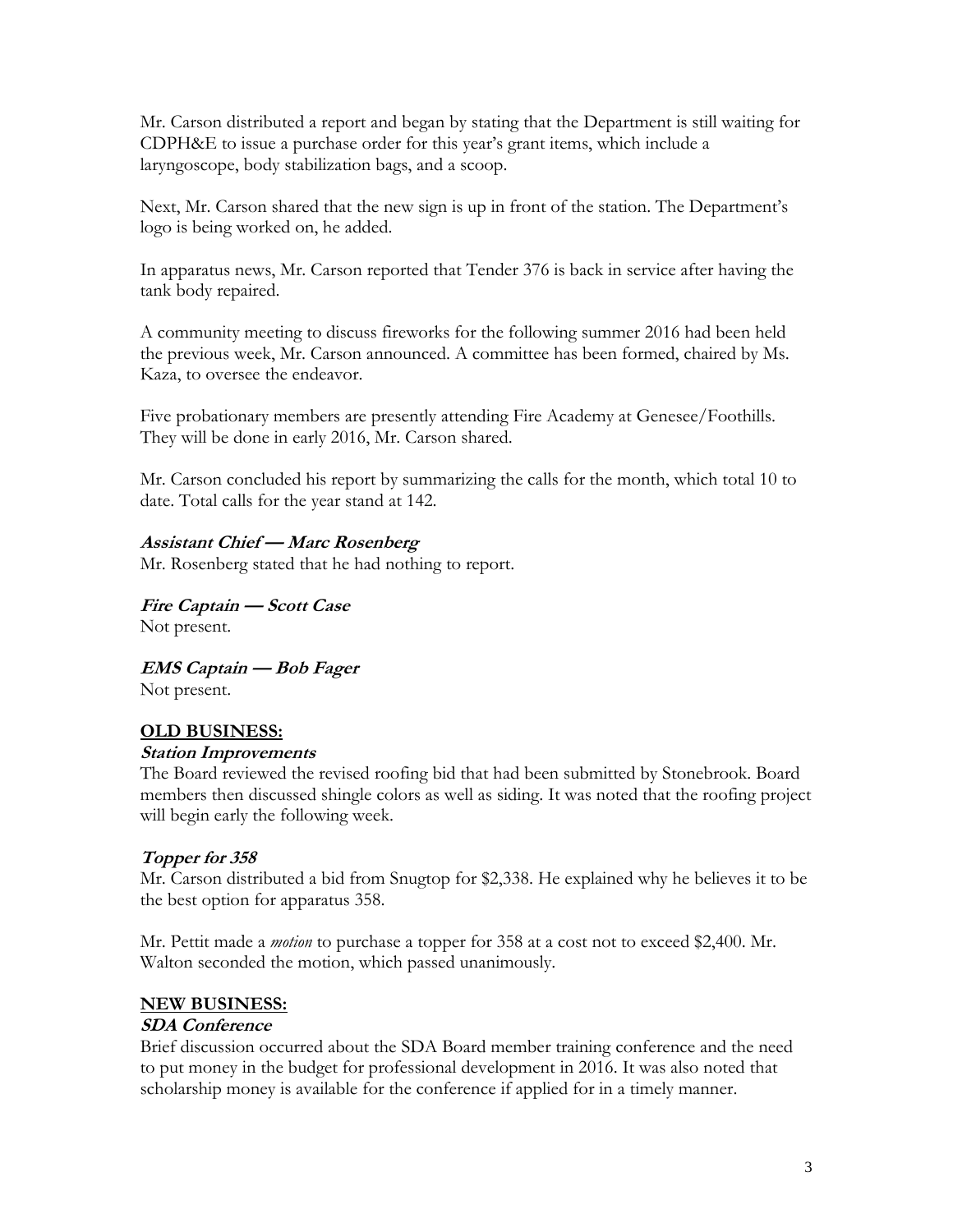#### **FPPA Pension Authorization Forms**

Forms were distributed for completion and signatures.

#### **Radio Maintenance Agreement**

Mr. Carson distributed copies of a radio maintenance agreement with QDS Communications regarding the District's Mt. Lindo communications site. Discussion followed about the available optiosn in terms of services provided.

Mr. Pettit made a *motion* to retain QDS for radio site maintenance on a month-to-month basis. Mr. Walton seconded the motion, which passed unanimously.

Mr. Kellar requested a clean copy of the agreement to sign and also submit to the District's attorney for review.

#### **Chief's Review**

Mr. Walton stated that only limited feedback has been received to date. He explained that a Special Meeting will be scheduled to solidify goals and review input before the Chief's review.

## **Additional Topic: Hydrant Maintenance**

Mr. Rosenberg brought up the topic of raising the hydrant across the street from the station since the Department uses it for trainings. He estimated the cost at approximately \$600. Conversation followed about the confusion that surrounds who owns and should be responsible for maintaining hydrants in Indian Hills. It was agreed that a joint meeting with representatives from both the Board of Directors of the Indian Hills Fire Protection District and Indian Hills Water District needs to be held to discuss the issue and put in place an IGA.

Mr. Rosenberg made a *motion* to reimburse the Indian Hills Water District for the cost of raising the hydrant across the street from the station. Mr. Walton seconded the motion, which passed unanimously.

## **ADJOURNED AT: 20:19**

There being no more business to discuss, Mr. Rosenberg made a *motion* to adjourn the meeting. Mr. Walton seconded the motion, which passed unanimously.

*President:*

*Secretary:*

#### **MOTIONS MADE AND PASSED:**

 To waive the reading of the July Minutes. *Motion made by Mr. Rosenberg; seconded by Mr. Pettit; unanimous.*